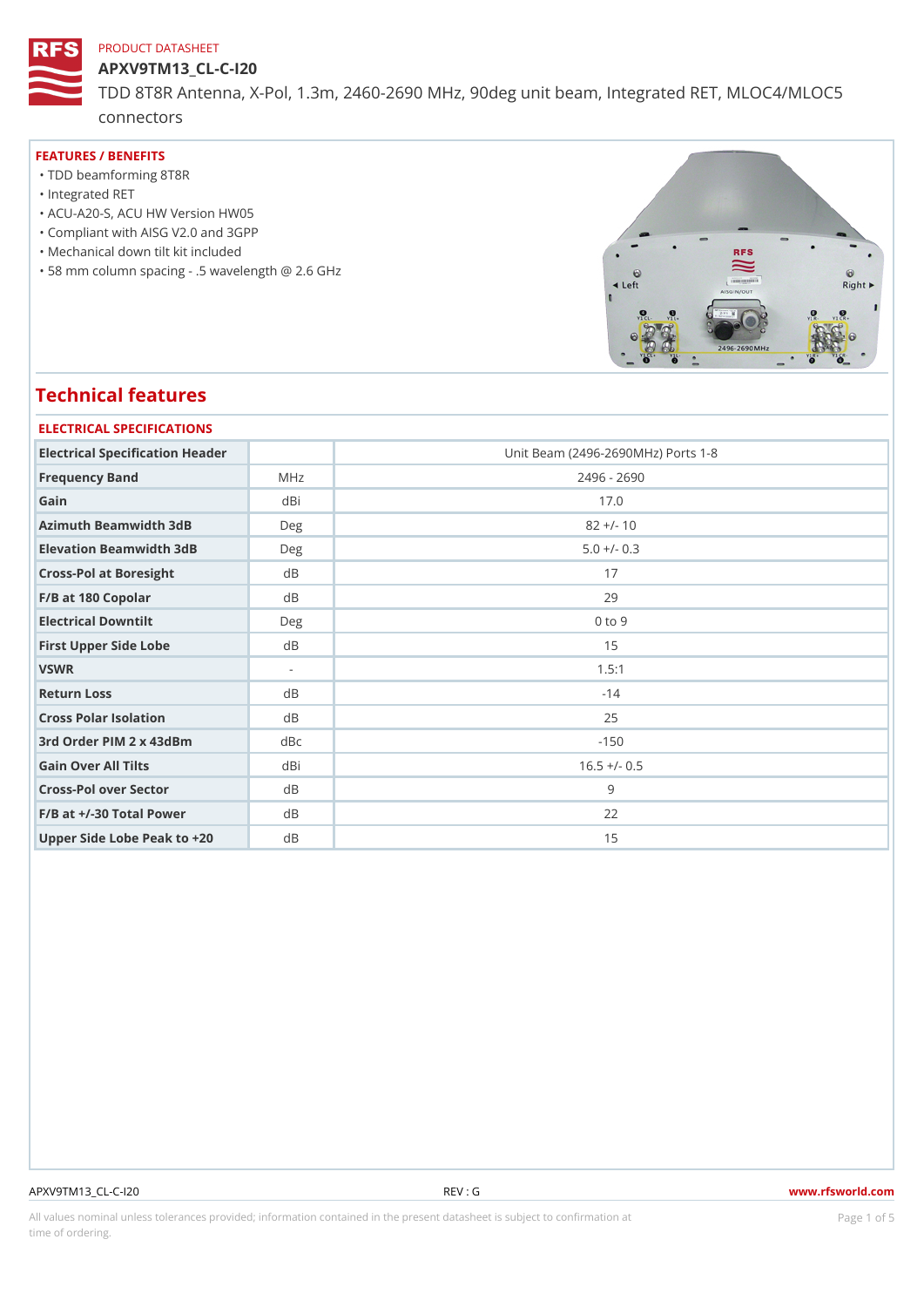APXV9TM13\_CL-C-I20 TDD 8T8R Antenna, X-Pol, 1.3m, 2460-2690 MHz, 90deg unit beam, Int connectors

| Electrical Specification Header<br>Broadcast Beam 65 Degrees (2496-2690MHz)<br>Frequency Band<br>MHz<br>2496 - 2690<br>Gain<br>dBi<br>18.4<br>Azimuth Beamwidth 3dB<br>$60 +/- 6$<br>D e g<br>Elevation Beamwidth 3 dB<br>$5.0 +/- 0.3$<br>Deg<br>Cross-Pol at Boresight<br>d B<br>22<br>F/B at 180 Copolar<br>d B<br>36<br>$0$ to $9$<br>Electrical Downtilt<br>D e g<br>15<br>First Upper Side Lobe<br>d B<br>Gain Over all Tilts<br>$17.9$ +/- 0.5<br>dBi<br>Cross-Pol over Sector<br>d B<br>11<br>$F/B$ at $+/-30$ Total Power<br>25<br>d B<br>Upper Side Lobe Peak to +20B<br>16<br>ELECTRICAL SPECIFICATIONS<br>Electrical Specification Header<br>Broadcast Beam 90 Degrees (2496-2690MHz)<br>$2496 - 2690$<br>Frequency Band<br>M H z<br>Gain<br>dBi<br>17.5<br>Azimuth Beamwidth 3dB<br>$91 +/- 4$<br>Deg<br>Elevation Beamwidth 3 dB<br>$5.0 +/- 0.3$<br>Deg<br>Cross-Pol at Boresight<br>d B<br>21<br>F/B at 180 Copolar<br>d B<br>31<br>$0$ to $9$<br>Electrical Downtilt<br>Deg<br>First Upper Side Lobe<br>17<br>d B<br>$17.0 +/- 0.5$<br>Gain Over all Tilts<br>dBi<br>Cross-Pol over Sector<br>d B<br>10<br>$F/B$ at $+/-30$ Total Power<br>25<br>d B<br>Upper Side Lobe Peak to +20B<br>15<br>ELECTRICAL SPECIFICATIONS<br>Electrical Specification Header<br>SERVICE BEAM at Odeg (2496-2690MHz)<br>2496 - 2690<br>Frequency Band<br>M H z<br>Gain<br>dBi<br>21.9<br>Azimuth Beamwidth 3dB<br>$28 +/- 1$<br>Deg<br>Elevation Beamwidth 3 dB<br>$5.0 +/- 0.3$<br>Deg<br>Cross-Pol at Beam Peak<br>20<br>d B<br>F/B at 180 Copolar<br>d B<br>36<br>Electrical Downtilt<br>$0$ to $9$<br>Deg<br>First Upper Side Lobe<br>16<br>d B<br>Gain Over All Tilts<br>$21.4$ +/- 0.5<br>dBi<br>Cross-Pol over 3dB<br>19<br>d B<br>$F/B$ at $+/-30$ Total Power<br>31<br>d B<br>Upper Side Lobe Peak to +20B<br>16 | ELECTRICAL SPECIFICATIONS |  |
|-------------------------------------------------------------------------------------------------------------------------------------------------------------------------------------------------------------------------------------------------------------------------------------------------------------------------------------------------------------------------------------------------------------------------------------------------------------------------------------------------------------------------------------------------------------------------------------------------------------------------------------------------------------------------------------------------------------------------------------------------------------------------------------------------------------------------------------------------------------------------------------------------------------------------------------------------------------------------------------------------------------------------------------------------------------------------------------------------------------------------------------------------------------------------------------------------------------------------------------------------------------------------------------------------------------------------------------------------------------------------------------------------------------------------------------------------------------------------------------------------------------------------------------------------------------------------------------------------------------------------------------------------------------------------------------------------------------------------------------------------------------------------------------------------------------------------|---------------------------|--|
|                                                                                                                                                                                                                                                                                                                                                                                                                                                                                                                                                                                                                                                                                                                                                                                                                                                                                                                                                                                                                                                                                                                                                                                                                                                                                                                                                                                                                                                                                                                                                                                                                                                                                                                                                                                                                         |                           |  |
|                                                                                                                                                                                                                                                                                                                                                                                                                                                                                                                                                                                                                                                                                                                                                                                                                                                                                                                                                                                                                                                                                                                                                                                                                                                                                                                                                                                                                                                                                                                                                                                                                                                                                                                                                                                                                         |                           |  |
|                                                                                                                                                                                                                                                                                                                                                                                                                                                                                                                                                                                                                                                                                                                                                                                                                                                                                                                                                                                                                                                                                                                                                                                                                                                                                                                                                                                                                                                                                                                                                                                                                                                                                                                                                                                                                         |                           |  |
|                                                                                                                                                                                                                                                                                                                                                                                                                                                                                                                                                                                                                                                                                                                                                                                                                                                                                                                                                                                                                                                                                                                                                                                                                                                                                                                                                                                                                                                                                                                                                                                                                                                                                                                                                                                                                         |                           |  |
|                                                                                                                                                                                                                                                                                                                                                                                                                                                                                                                                                                                                                                                                                                                                                                                                                                                                                                                                                                                                                                                                                                                                                                                                                                                                                                                                                                                                                                                                                                                                                                                                                                                                                                                                                                                                                         |                           |  |
|                                                                                                                                                                                                                                                                                                                                                                                                                                                                                                                                                                                                                                                                                                                                                                                                                                                                                                                                                                                                                                                                                                                                                                                                                                                                                                                                                                                                                                                                                                                                                                                                                                                                                                                                                                                                                         |                           |  |
|                                                                                                                                                                                                                                                                                                                                                                                                                                                                                                                                                                                                                                                                                                                                                                                                                                                                                                                                                                                                                                                                                                                                                                                                                                                                                                                                                                                                                                                                                                                                                                                                                                                                                                                                                                                                                         |                           |  |
|                                                                                                                                                                                                                                                                                                                                                                                                                                                                                                                                                                                                                                                                                                                                                                                                                                                                                                                                                                                                                                                                                                                                                                                                                                                                                                                                                                                                                                                                                                                                                                                                                                                                                                                                                                                                                         |                           |  |
|                                                                                                                                                                                                                                                                                                                                                                                                                                                                                                                                                                                                                                                                                                                                                                                                                                                                                                                                                                                                                                                                                                                                                                                                                                                                                                                                                                                                                                                                                                                                                                                                                                                                                                                                                                                                                         |                           |  |
|                                                                                                                                                                                                                                                                                                                                                                                                                                                                                                                                                                                                                                                                                                                                                                                                                                                                                                                                                                                                                                                                                                                                                                                                                                                                                                                                                                                                                                                                                                                                                                                                                                                                                                                                                                                                                         |                           |  |
|                                                                                                                                                                                                                                                                                                                                                                                                                                                                                                                                                                                                                                                                                                                                                                                                                                                                                                                                                                                                                                                                                                                                                                                                                                                                                                                                                                                                                                                                                                                                                                                                                                                                                                                                                                                                                         |                           |  |
|                                                                                                                                                                                                                                                                                                                                                                                                                                                                                                                                                                                                                                                                                                                                                                                                                                                                                                                                                                                                                                                                                                                                                                                                                                                                                                                                                                                                                                                                                                                                                                                                                                                                                                                                                                                                                         |                           |  |
|                                                                                                                                                                                                                                                                                                                                                                                                                                                                                                                                                                                                                                                                                                                                                                                                                                                                                                                                                                                                                                                                                                                                                                                                                                                                                                                                                                                                                                                                                                                                                                                                                                                                                                                                                                                                                         |                           |  |
|                                                                                                                                                                                                                                                                                                                                                                                                                                                                                                                                                                                                                                                                                                                                                                                                                                                                                                                                                                                                                                                                                                                                                                                                                                                                                                                                                                                                                                                                                                                                                                                                                                                                                                                                                                                                                         |                           |  |
|                                                                                                                                                                                                                                                                                                                                                                                                                                                                                                                                                                                                                                                                                                                                                                                                                                                                                                                                                                                                                                                                                                                                                                                                                                                                                                                                                                                                                                                                                                                                                                                                                                                                                                                                                                                                                         |                           |  |
|                                                                                                                                                                                                                                                                                                                                                                                                                                                                                                                                                                                                                                                                                                                                                                                                                                                                                                                                                                                                                                                                                                                                                                                                                                                                                                                                                                                                                                                                                                                                                                                                                                                                                                                                                                                                                         |                           |  |
|                                                                                                                                                                                                                                                                                                                                                                                                                                                                                                                                                                                                                                                                                                                                                                                                                                                                                                                                                                                                                                                                                                                                                                                                                                                                                                                                                                                                                                                                                                                                                                                                                                                                                                                                                                                                                         |                           |  |
|                                                                                                                                                                                                                                                                                                                                                                                                                                                                                                                                                                                                                                                                                                                                                                                                                                                                                                                                                                                                                                                                                                                                                                                                                                                                                                                                                                                                                                                                                                                                                                                                                                                                                                                                                                                                                         |                           |  |
|                                                                                                                                                                                                                                                                                                                                                                                                                                                                                                                                                                                                                                                                                                                                                                                                                                                                                                                                                                                                                                                                                                                                                                                                                                                                                                                                                                                                                                                                                                                                                                                                                                                                                                                                                                                                                         |                           |  |
|                                                                                                                                                                                                                                                                                                                                                                                                                                                                                                                                                                                                                                                                                                                                                                                                                                                                                                                                                                                                                                                                                                                                                                                                                                                                                                                                                                                                                                                                                                                                                                                                                                                                                                                                                                                                                         |                           |  |
|                                                                                                                                                                                                                                                                                                                                                                                                                                                                                                                                                                                                                                                                                                                                                                                                                                                                                                                                                                                                                                                                                                                                                                                                                                                                                                                                                                                                                                                                                                                                                                                                                                                                                                                                                                                                                         |                           |  |
|                                                                                                                                                                                                                                                                                                                                                                                                                                                                                                                                                                                                                                                                                                                                                                                                                                                                                                                                                                                                                                                                                                                                                                                                                                                                                                                                                                                                                                                                                                                                                                                                                                                                                                                                                                                                                         |                           |  |
|                                                                                                                                                                                                                                                                                                                                                                                                                                                                                                                                                                                                                                                                                                                                                                                                                                                                                                                                                                                                                                                                                                                                                                                                                                                                                                                                                                                                                                                                                                                                                                                                                                                                                                                                                                                                                         |                           |  |
|                                                                                                                                                                                                                                                                                                                                                                                                                                                                                                                                                                                                                                                                                                                                                                                                                                                                                                                                                                                                                                                                                                                                                                                                                                                                                                                                                                                                                                                                                                                                                                                                                                                                                                                                                                                                                         |                           |  |
|                                                                                                                                                                                                                                                                                                                                                                                                                                                                                                                                                                                                                                                                                                                                                                                                                                                                                                                                                                                                                                                                                                                                                                                                                                                                                                                                                                                                                                                                                                                                                                                                                                                                                                                                                                                                                         |                           |  |
|                                                                                                                                                                                                                                                                                                                                                                                                                                                                                                                                                                                                                                                                                                                                                                                                                                                                                                                                                                                                                                                                                                                                                                                                                                                                                                                                                                                                                                                                                                                                                                                                                                                                                                                                                                                                                         |                           |  |
|                                                                                                                                                                                                                                                                                                                                                                                                                                                                                                                                                                                                                                                                                                                                                                                                                                                                                                                                                                                                                                                                                                                                                                                                                                                                                                                                                                                                                                                                                                                                                                                                                                                                                                                                                                                                                         |                           |  |
|                                                                                                                                                                                                                                                                                                                                                                                                                                                                                                                                                                                                                                                                                                                                                                                                                                                                                                                                                                                                                                                                                                                                                                                                                                                                                                                                                                                                                                                                                                                                                                                                                                                                                                                                                                                                                         |                           |  |
|                                                                                                                                                                                                                                                                                                                                                                                                                                                                                                                                                                                                                                                                                                                                                                                                                                                                                                                                                                                                                                                                                                                                                                                                                                                                                                                                                                                                                                                                                                                                                                                                                                                                                                                                                                                                                         |                           |  |
|                                                                                                                                                                                                                                                                                                                                                                                                                                                                                                                                                                                                                                                                                                                                                                                                                                                                                                                                                                                                                                                                                                                                                                                                                                                                                                                                                                                                                                                                                                                                                                                                                                                                                                                                                                                                                         |                           |  |
|                                                                                                                                                                                                                                                                                                                                                                                                                                                                                                                                                                                                                                                                                                                                                                                                                                                                                                                                                                                                                                                                                                                                                                                                                                                                                                                                                                                                                                                                                                                                                                                                                                                                                                                                                                                                                         |                           |  |
|                                                                                                                                                                                                                                                                                                                                                                                                                                                                                                                                                                                                                                                                                                                                                                                                                                                                                                                                                                                                                                                                                                                                                                                                                                                                                                                                                                                                                                                                                                                                                                                                                                                                                                                                                                                                                         |                           |  |
|                                                                                                                                                                                                                                                                                                                                                                                                                                                                                                                                                                                                                                                                                                                                                                                                                                                                                                                                                                                                                                                                                                                                                                                                                                                                                                                                                                                                                                                                                                                                                                                                                                                                                                                                                                                                                         |                           |  |
|                                                                                                                                                                                                                                                                                                                                                                                                                                                                                                                                                                                                                                                                                                                                                                                                                                                                                                                                                                                                                                                                                                                                                                                                                                                                                                                                                                                                                                                                                                                                                                                                                                                                                                                                                                                                                         |                           |  |
|                                                                                                                                                                                                                                                                                                                                                                                                                                                                                                                                                                                                                                                                                                                                                                                                                                                                                                                                                                                                                                                                                                                                                                                                                                                                                                                                                                                                                                                                                                                                                                                                                                                                                                                                                                                                                         |                           |  |
|                                                                                                                                                                                                                                                                                                                                                                                                                                                                                                                                                                                                                                                                                                                                                                                                                                                                                                                                                                                                                                                                                                                                                                                                                                                                                                                                                                                                                                                                                                                                                                                                                                                                                                                                                                                                                         |                           |  |
|                                                                                                                                                                                                                                                                                                                                                                                                                                                                                                                                                                                                                                                                                                                                                                                                                                                                                                                                                                                                                                                                                                                                                                                                                                                                                                                                                                                                                                                                                                                                                                                                                                                                                                                                                                                                                         |                           |  |
|                                                                                                                                                                                                                                                                                                                                                                                                                                                                                                                                                                                                                                                                                                                                                                                                                                                                                                                                                                                                                                                                                                                                                                                                                                                                                                                                                                                                                                                                                                                                                                                                                                                                                                                                                                                                                         |                           |  |
|                                                                                                                                                                                                                                                                                                                                                                                                                                                                                                                                                                                                                                                                                                                                                                                                                                                                                                                                                                                                                                                                                                                                                                                                                                                                                                                                                                                                                                                                                                                                                                                                                                                                                                                                                                                                                         |                           |  |
|                                                                                                                                                                                                                                                                                                                                                                                                                                                                                                                                                                                                                                                                                                                                                                                                                                                                                                                                                                                                                                                                                                                                                                                                                                                                                                                                                                                                                                                                                                                                                                                                                                                                                                                                                                                                                         |                           |  |
|                                                                                                                                                                                                                                                                                                                                                                                                                                                                                                                                                                                                                                                                                                                                                                                                                                                                                                                                                                                                                                                                                                                                                                                                                                                                                                                                                                                                                                                                                                                                                                                                                                                                                                                                                                                                                         |                           |  |

APXV9TM13\_CL-C-I20 REV : G www.rfsworld.com

All values nominal unless tolerances provided; information contained in the present datasheet is subject to Pcaognéio 21 matio time of ordering.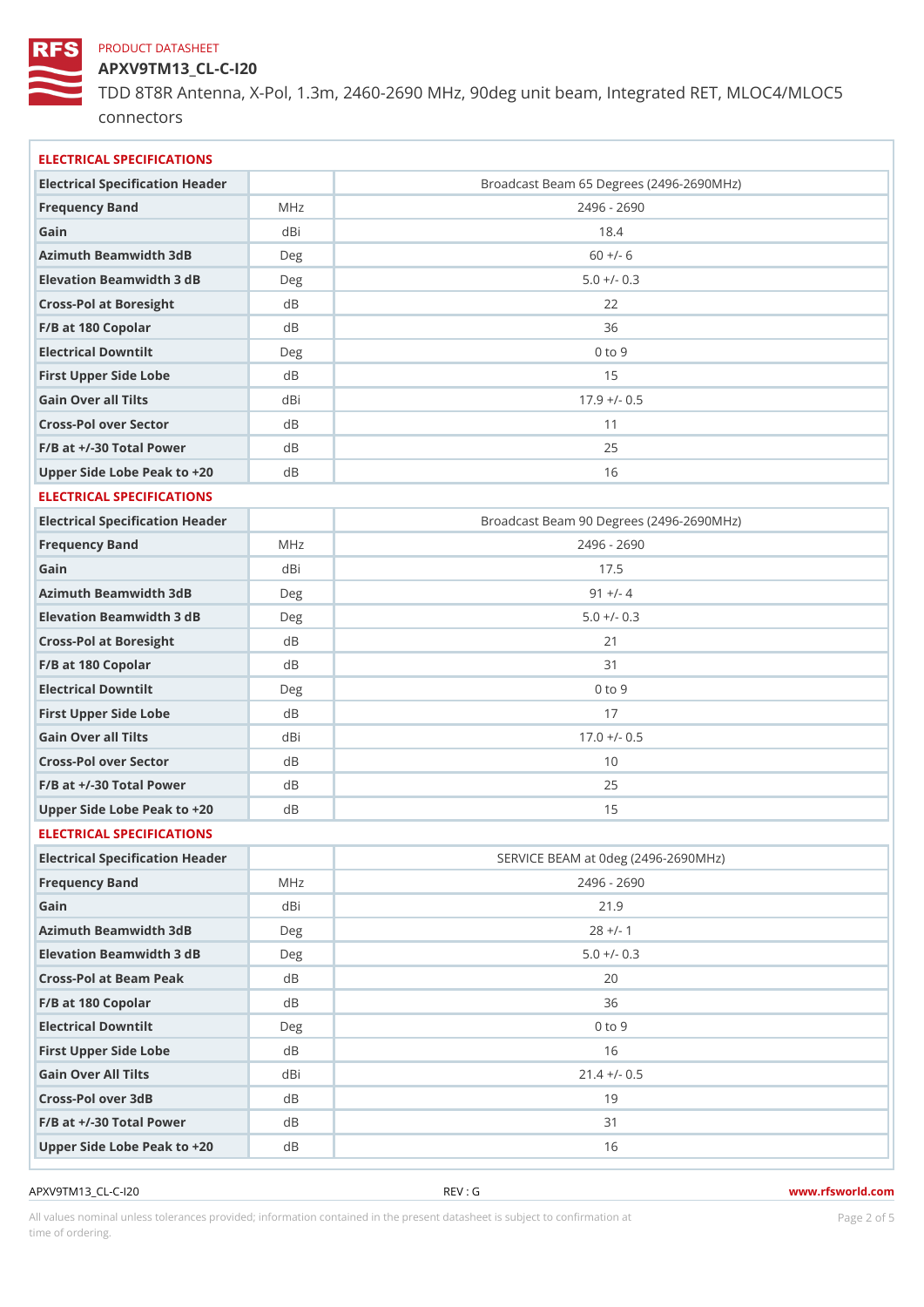APXV9TM13\_CL-C-I20 TDD 8T8R Antenna, X-Pol, 1.3m, 2460-2690 MHz, 90deg unit beam, Int connectors

| ELECTRICAL SPECIFICATIONS                                    |                                   |                                                         |  |  |  |  |  |
|--------------------------------------------------------------|-----------------------------------|---------------------------------------------------------|--|--|--|--|--|
| Electrical Specification Header                              |                                   | SERVICE BEAM at 30deg(2496-2690MHz)                     |  |  |  |  |  |
| Frequency Range                                              | MHz                               | $2496 - 2690$                                           |  |  |  |  |  |
| Gain                                                         | dBi                               | $20.5$                                                  |  |  |  |  |  |
| Azimuth Beamwidth 3dB                                        | Deg                               | $32 +/- 1$                                              |  |  |  |  |  |
| Elevation Beamwidth 3dB                                      | Deg                               | $5.0 +/- 0.4$                                           |  |  |  |  |  |
| Cross-Pol at Beam Peak                                       | d B                               | 15                                                      |  |  |  |  |  |
| F/B at 180 Copolar                                           | d B                               | 30                                                      |  |  |  |  |  |
| Electrical Downtilt                                          | Deg                               | $0$ to $9$                                              |  |  |  |  |  |
| First Upper Side Lobe                                        | d B                               | 17                                                      |  |  |  |  |  |
| Gain Over All Tilts                                          | dBi                               | $20.1 +/- 0.4$                                          |  |  |  |  |  |
| Cross-Pol over 3dB                                           | d B                               | 14                                                      |  |  |  |  |  |
| $F/B$ at $+/-30$ Total Power                                 | d B                               | 28                                                      |  |  |  |  |  |
| Upper Side Lobe Peak to +20B                                 |                                   | 17                                                      |  |  |  |  |  |
| ELECTRICAL SPECIFICATIONS                                    |                                   |                                                         |  |  |  |  |  |
| Electrical Specification Header                              |                                   | CALIBRATION & ELECTRICAL PARAMETERS (2496-269           |  |  |  |  |  |
| Frequency Range                                              | M H z                             | $2496 - 2690$                                           |  |  |  |  |  |
| Transmission from antenna<br>ports to CAL port               | dB                                | $26 + / - 2$                                            |  |  |  |  |  |
| Amplitude Diff Between<br>antenna port and CAL port          | d B                               | < 0.7                                                   |  |  |  |  |  |
| Phase Diff Between ant anna<br>port and CAL port             |                                   | < 5                                                     |  |  |  |  |  |
| Same Polarization ISO                                        | $d \, B$                          | >20 (typical)                                           |  |  |  |  |  |
| Different Polarization ISO dB                                |                                   | 25                                                      |  |  |  |  |  |
| ELECTRICAL SPECIFICATIONS                                    |                                   |                                                         |  |  |  |  |  |
| Impedance                                                    | $Oh$ m                            | 50                                                      |  |  |  |  |  |
| Polarization                                                 | Deg                               | $+/- 45$                                                |  |  |  |  |  |
| MECHANICAL SPECIFICATIONS                                    |                                   |                                                         |  |  |  |  |  |
| Dimensions - H x W x D mm (in)                               |                                   | 1395 x 320 x 160 (55 x 12.6 x 6.3)                      |  |  |  |  |  |
| Weight (Antenna Only)                                        | kg (lb)                           | 25(55)                                                  |  |  |  |  |  |
| Weight (Mounting Hardware kg (lb)<br>$\circ$ n $\vert$ y $)$ |                                   | 3.5(7.7)                                                |  |  |  |  |  |
| Packing size- HxWxD                                          | $mm$ (in)                         | 1540 x 400 x 360 (60.6 x 15.7 x 14.2)                   |  |  |  |  |  |
| Shipping Weight                                              | kg (lb)                           | 32(70.5)                                                |  |  |  |  |  |
| Connector type                                               |                                   | 2x Cluster connectors MLOC4/MLOC5 + 2 AISG connectors ( |  |  |  |  |  |
| Adjustment mechanism                                         |                                   | Integrated RET solution AISG compliant                  |  |  |  |  |  |
| Radome Material / Color                                      |                                   | ASA / Light Grey RAL7035                                |  |  |  |  |  |
| Mechanical Distance between<br>Mointing Points               | $\overline{m}\,\overline{m}$ (in) | 907(35.7)                                               |  |  |  |  |  |

APXV9TM13\_CL-C-I20 REV : G www.rfsworld.com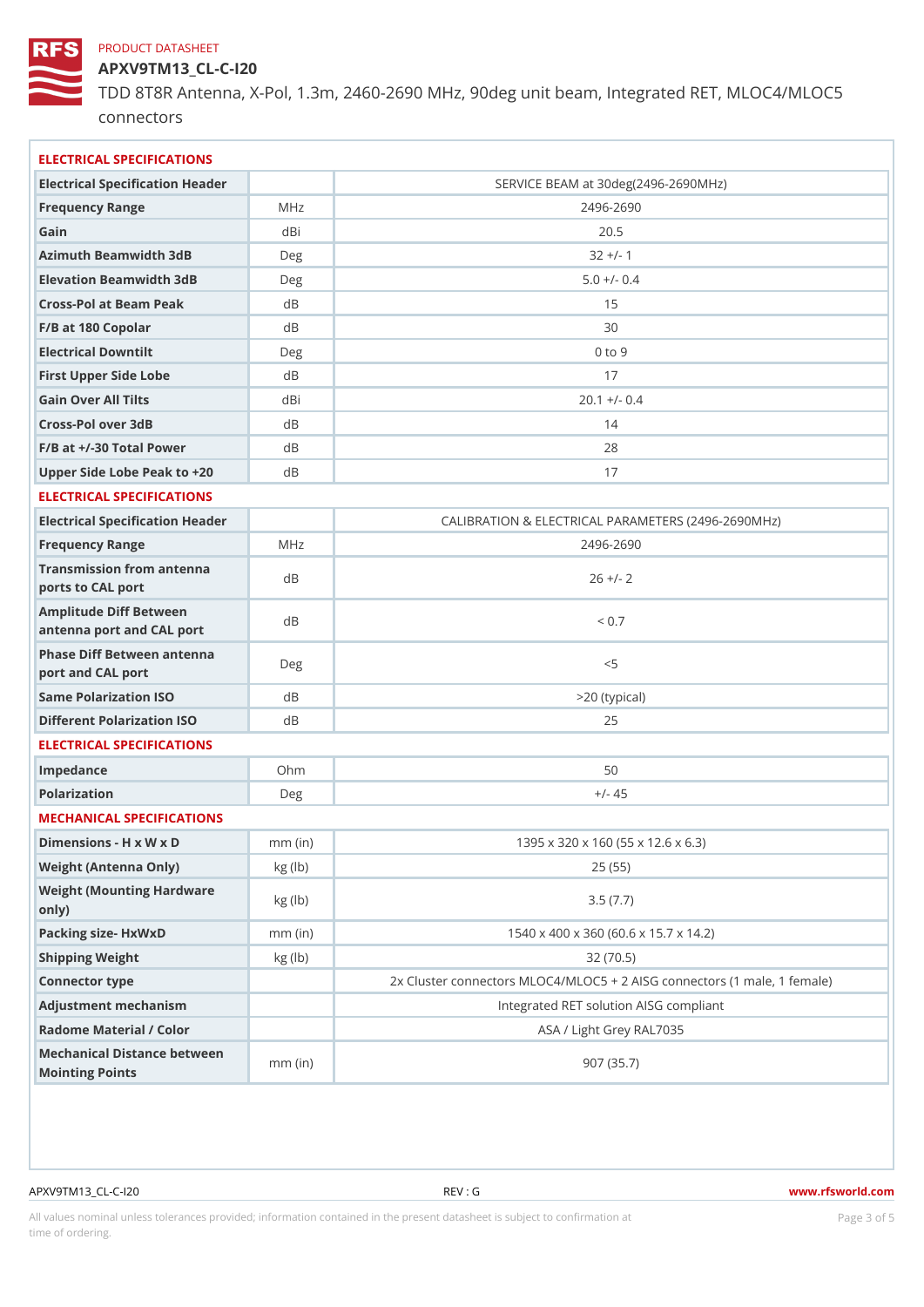APXV9TM13\_CL-C-I20

TDD 8T8R Antenna, X-Pol, 1.3m, 2460-2690 MHz, 90deg unit beam, Int connectors

| TESTING AND ENVIRONMENTAL      |                             |                             |                                                      |  |  |  |  |                  |  |  |  |
|--------------------------------|-----------------------------|-----------------------------|------------------------------------------------------|--|--|--|--|------------------|--|--|--|
| Temperature Range              | $^{\circ}$ C ( $^{\circ}$ F | $-40$ to 60 ( $-40$ to 140) |                                                      |  |  |  |  |                  |  |  |  |
| Lightning protection           |                             | Direct Ground               |                                                      |  |  |  |  |                  |  |  |  |
| Survival/Rated Wind Velocikm/h |                             | 200 (160)                   |                                                      |  |  |  |  |                  |  |  |  |
| Wind Load @ Rated Wind Front   |                             | 616                         |                                                      |  |  |  |  |                  |  |  |  |
| Wind Load @ Rated Wind Side    |                             | 473                         |                                                      |  |  |  |  |                  |  |  |  |
| Wind Load @ Rated Wind ReaN    |                             | 572                         |                                                      |  |  |  |  |                  |  |  |  |
| Environmental                  |                             | ETSI 300-019-2-4 Class 4.1E |                                                      |  |  |  |  |                  |  |  |  |
| ORDERING INFORMATION           |                             |                             |                                                      |  |  |  |  |                  |  |  |  |
| Order No.                      |                             | Configuration               | Mounting HardwaMeunting pipe DiameStheirpping Weight |  |  |  |  |                  |  |  |  |
| APXV9TM13 CL-C-120             |                             |                             | ACU-A20-S IntegrateAdPRME4T0-2 Beam :ilt kit60-120mm |  |  |  |  | $32$ kg $(70.5)$ |  |  |  |

APXV9TM13\_CL-C-I20 REV : G www.rfsworld.com